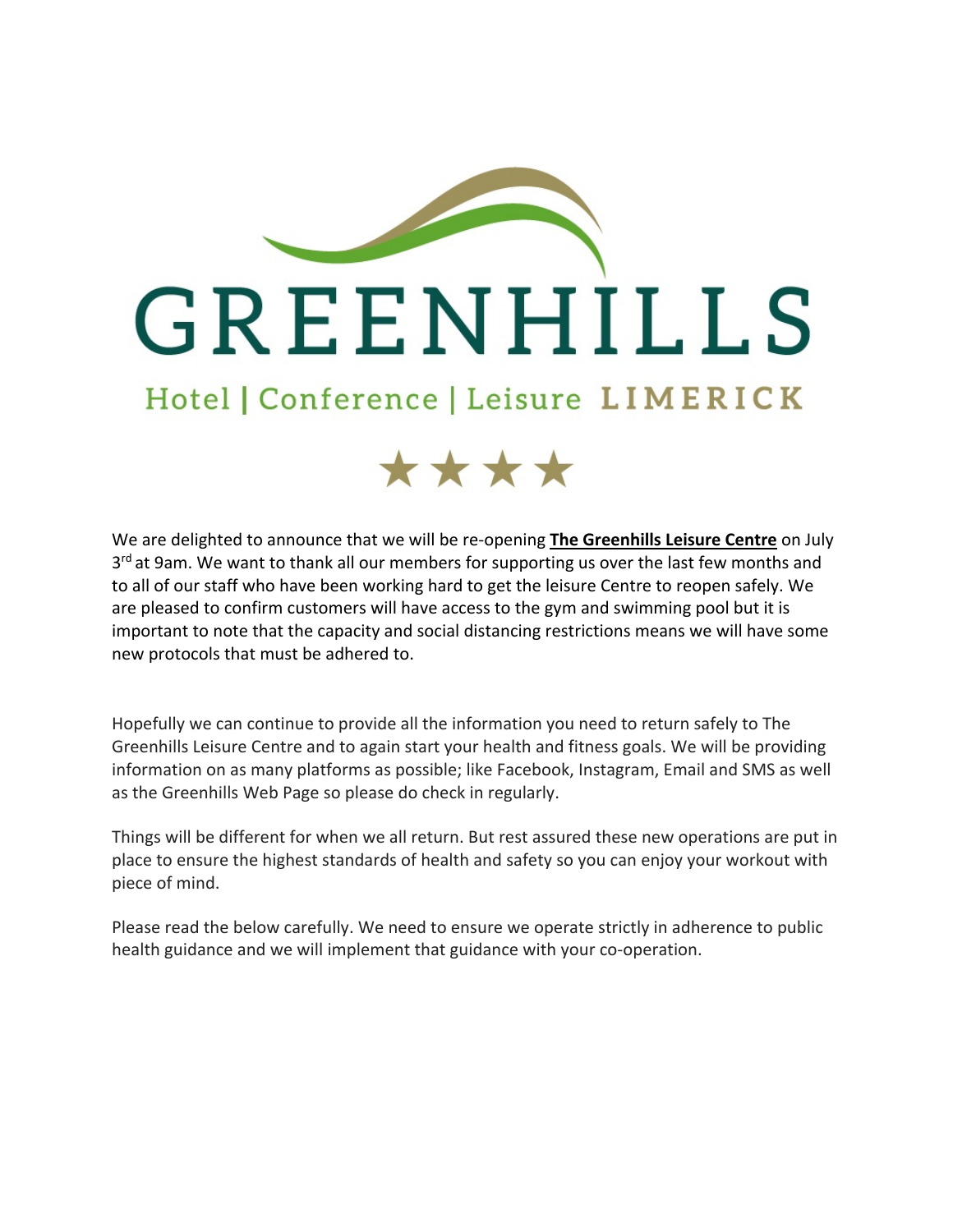### **Book Your Time Slot**

You will need to book in advance of attending the gym and swimming pool using our online booking system or over the phone. This may change in the coming weeks in line with Government Regulations. A link will be sent to all customers by SMS and email to make a booking. We will also post this link and information on our social media accounts.

- Time slots will be 1 hour and 15min for the Gym and 1 hour and 30 min for the Pool. We ask all customers to practice Safe Guidelines when vacating the premises and to comply with the times allocated to them.
- If it has been shown that a customer has not been availing of their time slot when booked, on a number of occasions, then any subsequent booking will not be taken for that customer.
- If you wish to book both gym and pool you must do so separately at separate times. Due to number restrictions in both areas you must notify staff members of your time slot before you enter either gym or pool.

#### **Arriving at the leisure Centre**

- Don't enter if you are experiencing any symptoms of Covid-19 please isolate at home until it is safe to return
- Ensure you sanitise your hands at the sanitiser station provided
- Social distancing will be outlined in changing rooms with floor markings and signage
- Check-in at reception to confirm your booking
- Our staff may be wearing PPE to protect both members and staff where social distancing measures cannot be adhered to
- Prepare to make on-site payments using contactless where possible
- Please observe and follow directional signage
- Some of our services will be running at a reduced capacity and some may be temporarily unavailable.

# **Our Staff**

- Have received extensive training in relation to managing Covid-19 in the workplace and enhanced cleaning and hygiene protocols
- Will not be allowed to present for work if they are experiencing symptoms of Covid-19
- Will be practicing social distancing while working
- Please be patient with our staff, while they too are adjusting to these new measures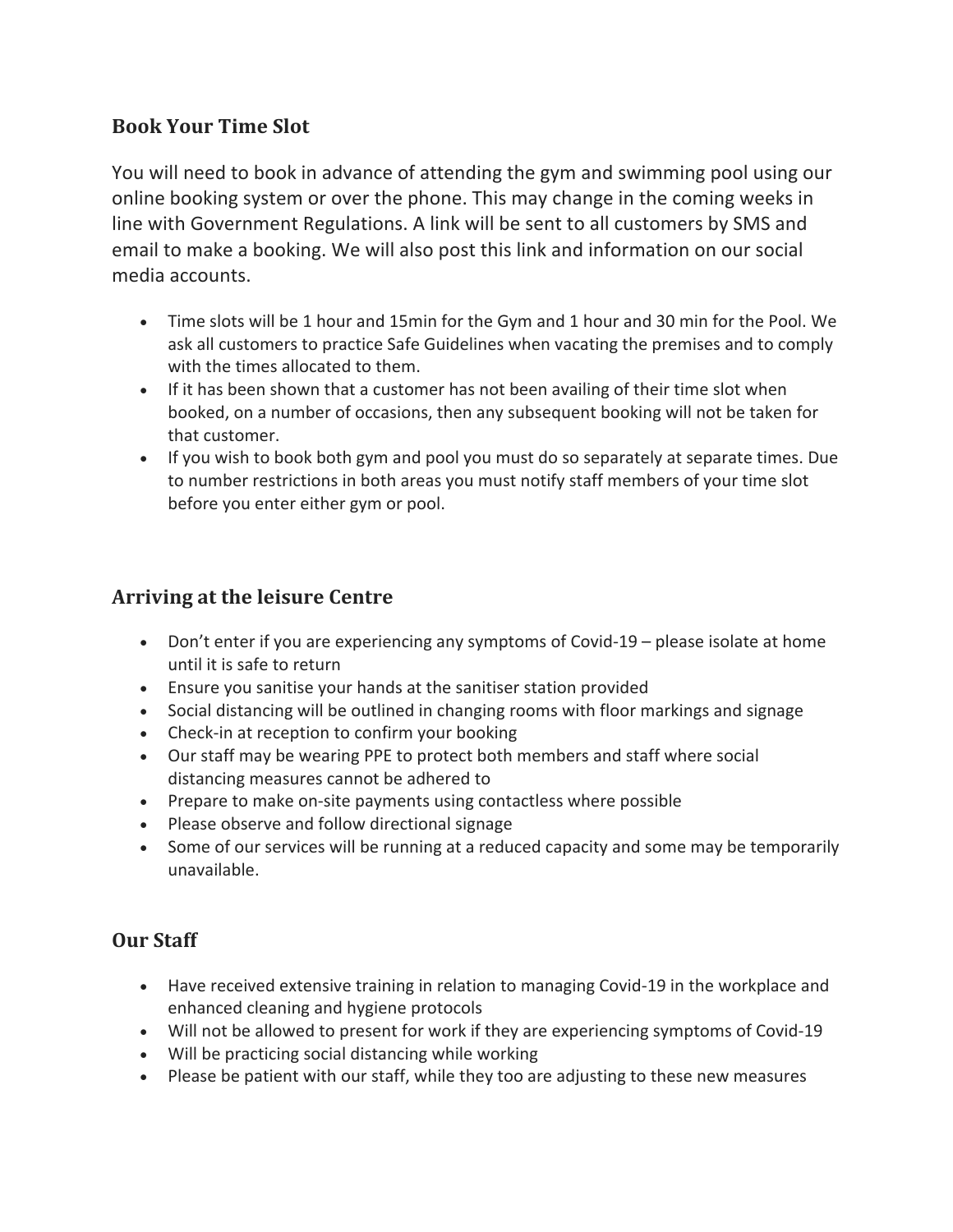## **Enhanced Cleaning Procedures**

Enhanced and extensive cleaning schedules and practices have been introduced at The Leisure Centre using cleaning product proven to kill Coronavirus.

**Please Note:** Our closing times will be reduced by one hour Monday-Sunday going forward to facilitate our cleaning procedures and to keep in line with current health and safety guidelines.

Opening and Closing times are as follows:

| Mon-Fri:                    | 06.30am - 09.00pm |
|-----------------------------|-------------------|
| Sat, Sun and Bank Holidays- | 08.00am-08.00pm   |

## **Using the Gym**

Things may look and feel different, but it is all in the interest of your safety and having a great workout

- Please come gym-ready and leave immediately after your workout
- Changing facilities will be available but members are encouraged not to use them if possible.
- If you do need to use the changing room you must inform staff on entering the premises.
- The number of lockers available will be restricted. You will need to sanitise your locker before and after use.
- No gym towels please. Paper towel will be provided.
- Bring your own water bottles please.
- Play your part and wipe down equipment before & after personal use. This includes free weights, machines (and mats). Our disinfectant sanitiser will be available for members to use which kills the virus and is safe to use.
- Please bring your own mat where possible
- Social distancing will be implemented in the gym
- Avoid going to or touching areas or equipment you do not need to
- Use hand sanitiser dispensers regularly and wash hands regularly where possible